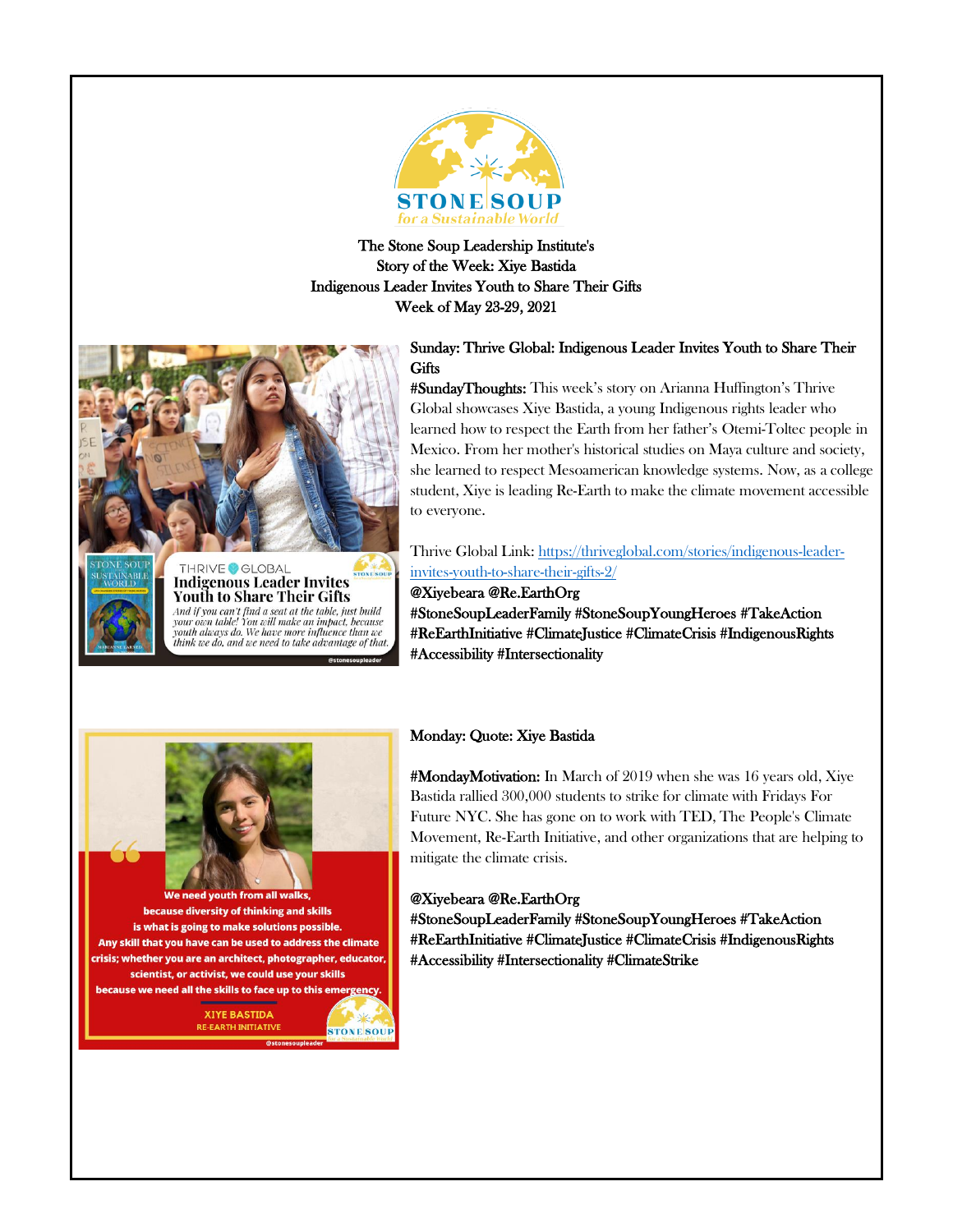

# Tuesday: Heroes Report: Xiye Bastida

Be inspired by this short video featuring Xiye Bastida, an environmental youth leader who draws upon her Indigenous heritage to unify people from all walks of life to fights climate change for the most vulnerable among us.

## Link: <https://youtu.be/FAUVpW77RtY>

### @Xiyebeara @Re.EarthOrg

#StoneSoupLeaderFamily #StoneSoupYoungHeroes #TakeAction #ReEarthInitiative #ClimateJustice #ClimateCrisis #IndigenousRights #Accessibility #Intersectionality #ClimateStrike



### Wednesday: Honor Roll: Re-Earth Initiative

#CalltoAction: The Re-Earth Initiative, led by Xiye Bastida, is on a mission to bring climate action to the masses by hosting informational webinars and writing toolkits designed to drive real change.

Learn more about Re-Earth at https://reearthin.org/

#### @Xiyebeara @Re.EarthOrg

#StoneSoupLeaderFamily #StoneSoupYoungHeroes #TakeAction #ReEarthInitiative #ClimateJustice #ClimateCrisis #IndigenousRights #Accessibility #Intersectionality #ClimateStrike



#### Thursday: Xiye Bastida Featured in New Book

Xiye Bastida is featured in the new book, Stone Soup for a Sustainable World: Life-Changing Stories of Young Heroes. Pre-order the book and receive an invite to the World's Largest Book Signing, June 24, 2021

Preorder on Kindle or Paperback[: amzn.to/3eUDwyh](http://amzn.to/3eUDwyh)

Stone Soup for a Sustainable World: Life-Changing Stories of Young Heroes features the stories of 100 leaders from 38 countries around the world, and 32 U.S. cities who work to build a more just, equitable, and sustainable world.

### @Xiyebeara @Re.EarthOrg

#StoneSoupLeaderFamily #StoneSoupYoungHeroes #TakeAction #ReEarthInitiative #ClimateJustice #ClimateCrisis #IndigenousRights #Accessibility #Intersectionality #ClimateStrike